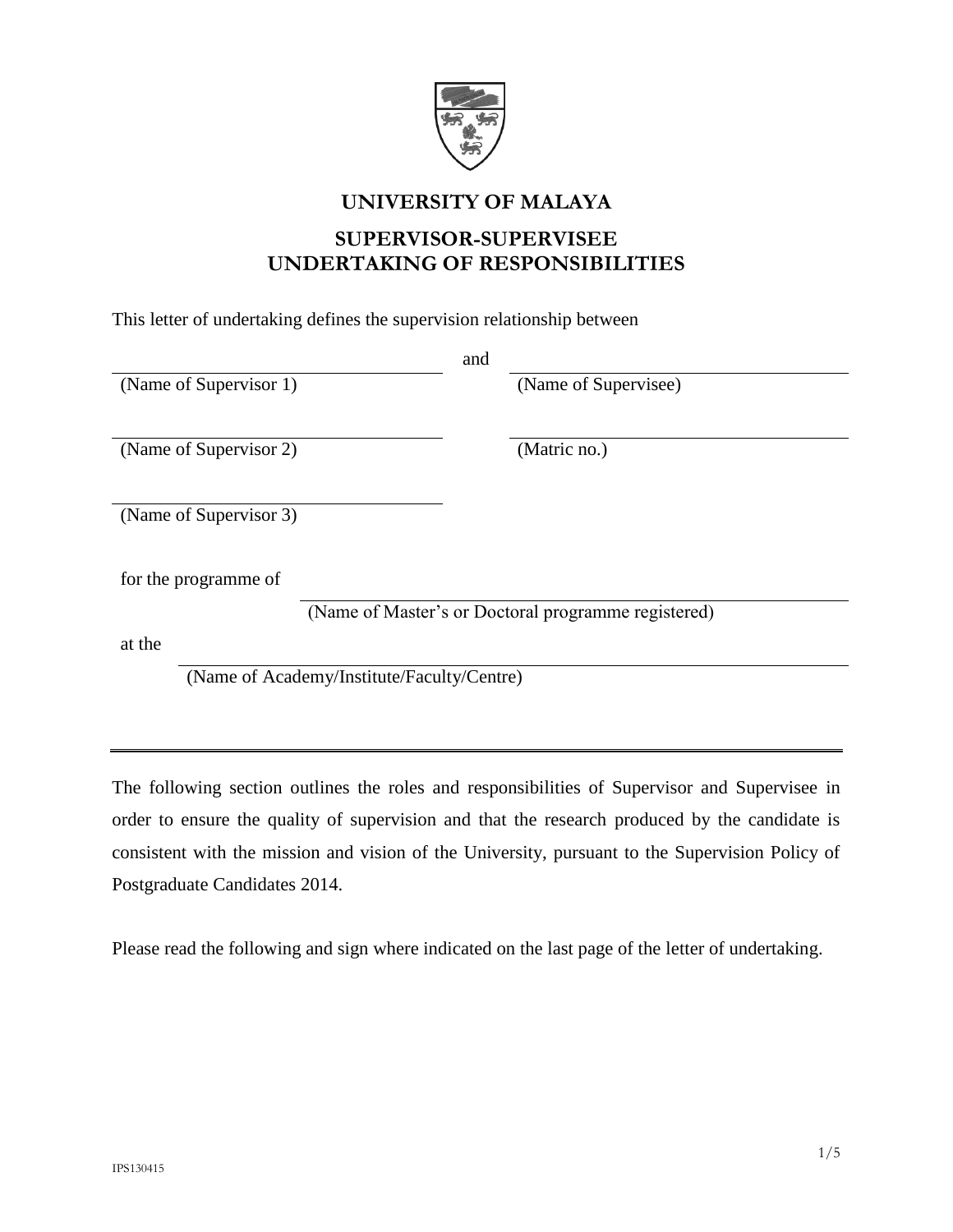The appointed supervisor shall exercise his/her role and responsibilities as set out below:

#### **ROLE AND RESPONSIBILITIES OF SUPERVISOR**

#### **General**

- (1) Prior to commencing any supervision of candidates, supervisors should know the latest university rules and regulations with respect to higher degree programs.
- (2) Supervisors should be knowledgeable and have an enhanced understanding of theoretical and conceptual frameworks, and is up to date in the field of study of the candidate.
- (3) Supervisors should be knowledgeable about the work schedule provided for the completion of a research project so that it complies with the provisions of certain degrees. This is to ensure the smooth running of the candidate's research project.
- (4) Supervisors are responsible for providing relevant and adequate guidance and academic support to candidates during the supervision period to enable the candidate to carry out excellent research and writing. This responsibility includes providing guidance in careful planning of the research, background study and literature review, the need to attend courses to complete the research, including research methodology. Awareness about the consequences of fraud and plagiarism should be informed to the candidate.
- (5) Supervisors shall meet regularly with the candidate at least two (2) times per month in the first semester and once (1) a month for the following semesters. Supervisor and candidate shall meet face-to-face in the first meeting, and the subsequent meetings may be conducted via other forms of non-face-to-face communication methods such as via online communication.
- (6) Supervisors are responsible to ensure that candidates are able to communicate with relevant experts should the research area require so. In certain cases, an additional supervisor or consultant may be appointed.
- (7) Each appointed supervisor shall know his/her respective responsibilities and explain to the candidates on the aspects that will be supervised. In the event that two (2) supervisors are appointed for each candidate, the effective working relationship between all parties needs to be maintained together.
- (8) Supervisors should help candidates in the preparation with regards to presentations at conferences, seminars, meetings and workshops.
- (9) Supervisors are encouraged to record every meeting and discussion with the candidate about the study and research of the candidate by providing and updating the file on record of achievement and progress of research projects for each candidate. The record of meeting and discussion can be done via the online system.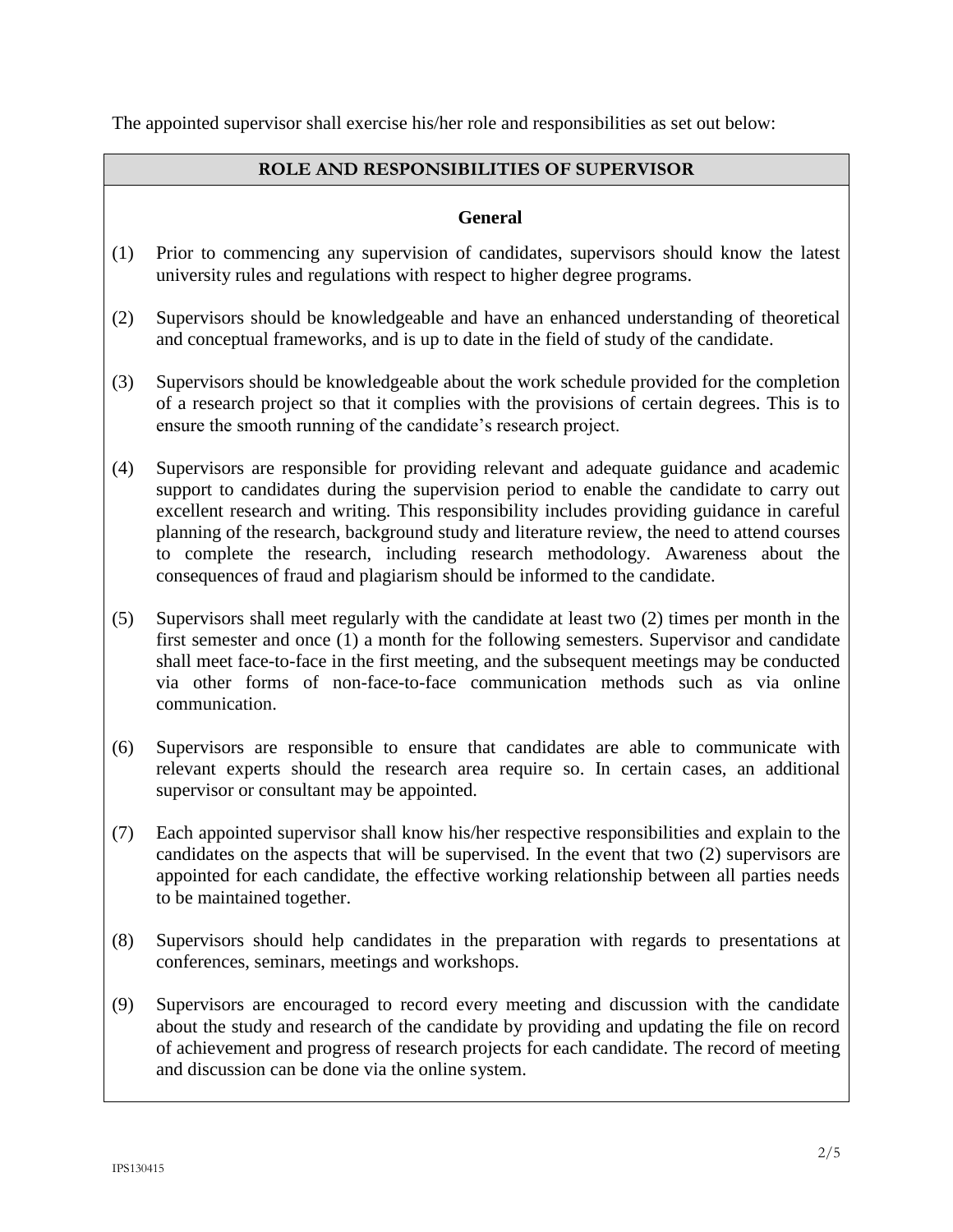#### **ROLE AND RESPONSIBILITIES OF SUPERVISOR**

- (10) Supervisors should evaluate the progress of the candidates by getting a written report from the candidate and monitor the achievement in a relative manner according to the quality set for a particular degree. Candidates shall be informed if the quality of their work does not reach the required standard. If the progress of the candidates is not satisfactory, supervisors must take action in helping the candidates to improve their performance. The progress report for each semester for each candidate must be submitted by the supervisor to the Centre of Responsibility as scheduled.
- (11) Supervisors should help candidates in academic writing, presentations in conferences and submission of papers for publication. With regards to all the academic papers submitted for publication, which are written jointly by the supervisor and candidate, both parties shall agree on publishing the joint papers.
- (12) Supervisors should help in managing and securing funds (example: Vote PPP, UMRG etc.) for research projects.
- (13) Supervisors should ensure that work safety rules are followed during the research and are carried out in accordance with health and safety ethics policy specified by the University.
- (14) Supervisors should provide constructive and critical comments on candidates' thesis/dissertation drafts within a reasonable time and advise the candidates regarding the format of the thesis/dissertation as specified by the University.
- (15) Supervisors should suggest and advise the Postgraduate Office of the Centre of Responsibility in the process of nomination and evaluation of expertise of External Examiner and Internal Examiner. The supervisors should also ensure that there are no delays in the process.

#### **Role of the Supervisor in the Committee of Examiners**

- (1) The role of the supervisor in the Committee of Examiners is as the advisor. The supervisor is not involved in any discussions relating to the results of work submitted by the candidate. The supervisor does not function as an examiner.
- (2) The supervisor's attendance in the Committee of Examiners shall be by invitation only.
- (3) Supervisors are required to provide supervision reports in the required format within a stipulated time to the Postgraduate Office for the Committee of Examiners meeting.
- (4) The supervisor should also help the candidate on the corrections to be done based on the comments raised by the Committee of Examiners and continue to oversee the candidate in cases where the thesis is referred back for further work.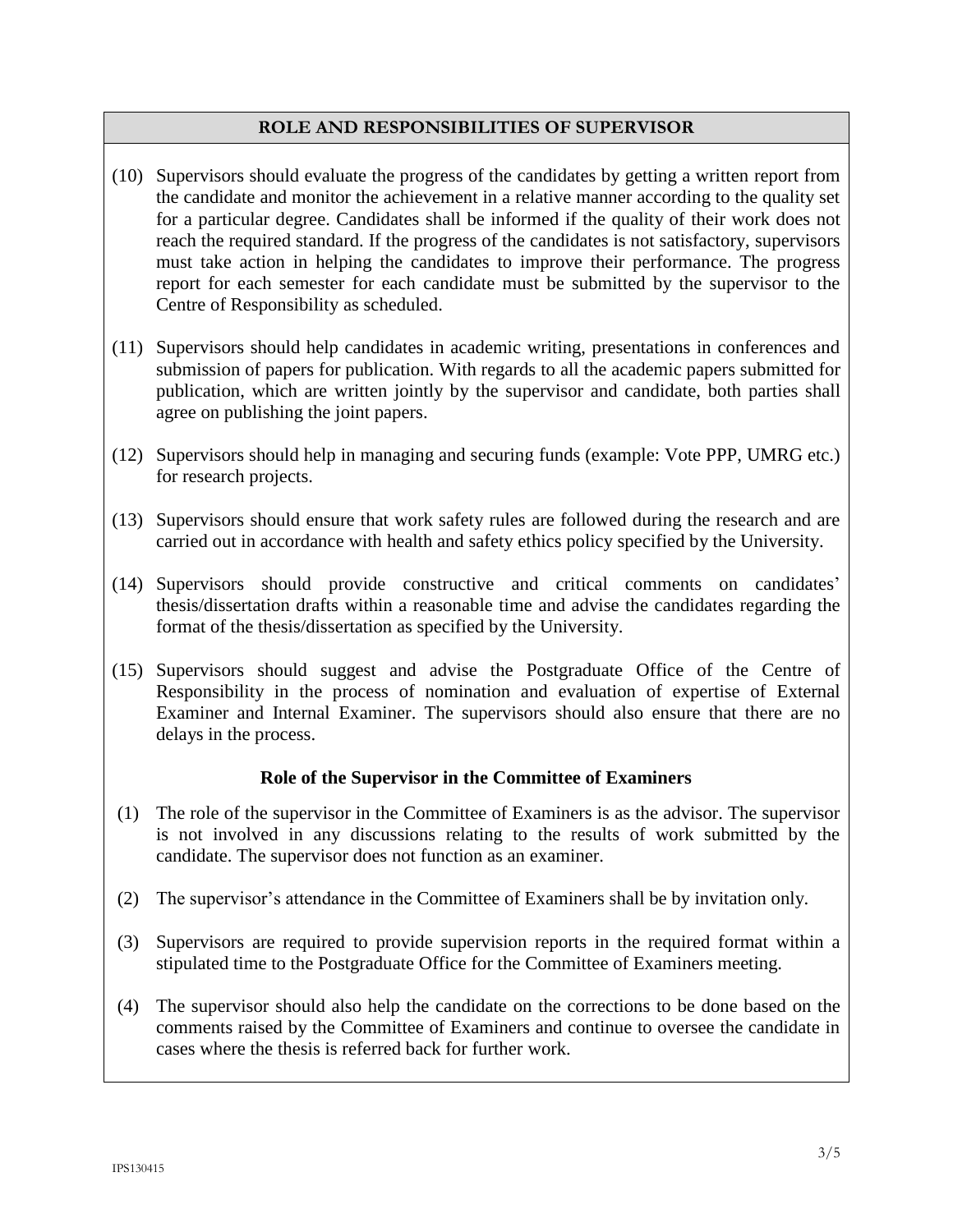The supervisee shall be responsible for his/her candidature and research throughout their status as a candidate in the University of Malaya as set out below:

#### **ROLE AND RESPONSIBILITIES OF SUPERVISEE**

(1) Candidates shall understand and fulfil all of the requirements stated in the offer letter, rules and regulations applicable to the program.

Examples are as follows:

- (A) University of Malaya (Master's Degree) Rules 2014 and University of Malaya (Master's Degree) Regulation 2014;
- (B) University of Malaya (Degree of Doctor of Philosophy) Rules 2007 and University of Malaya (Degree of Doctor of Philosophy) Regulation 2007;
- (C) Program handbook, and
- (D) Postgraduate Handbook.
- (2) Candidates shall meet regularly with the supervisors at least two (2) times per month in the first semester and once (1) a month for the following semesters. Candidates and supervisors shall meet face-to-face in the first meeting, and the subsequent meetings may be conducted via other forms of non-face-to-face communication methods such as online communication.
- (3) Candidates shall record meetings and discussions on their research each time they meet with the supervisor.
- (4) Candidates shall establish a good working relationship with the supervisors.
- (5) Candidates shall plan the project schedule and comply with the maximum period of study.
- (6) Candidates shall discuss and agree with the supervisor on consultation times.
- (7) Candidates shall submit progress report at a specified time without falsifying the research outcome and ensure that their academic work is free of plagiarism.
- (8) Candidates shall notify their supervisor of any problems that may interfere with the research.
- (9) Candidates shall engage in academic activities organized by the department or the Centre of Responsibility.
- (10) Candidates must plan and ensure there is sufficient time to conduct their research and write their thesis/dissertation.
- (11) Candidates shall ensure that their candidature is always active by renewing their registration each semester.